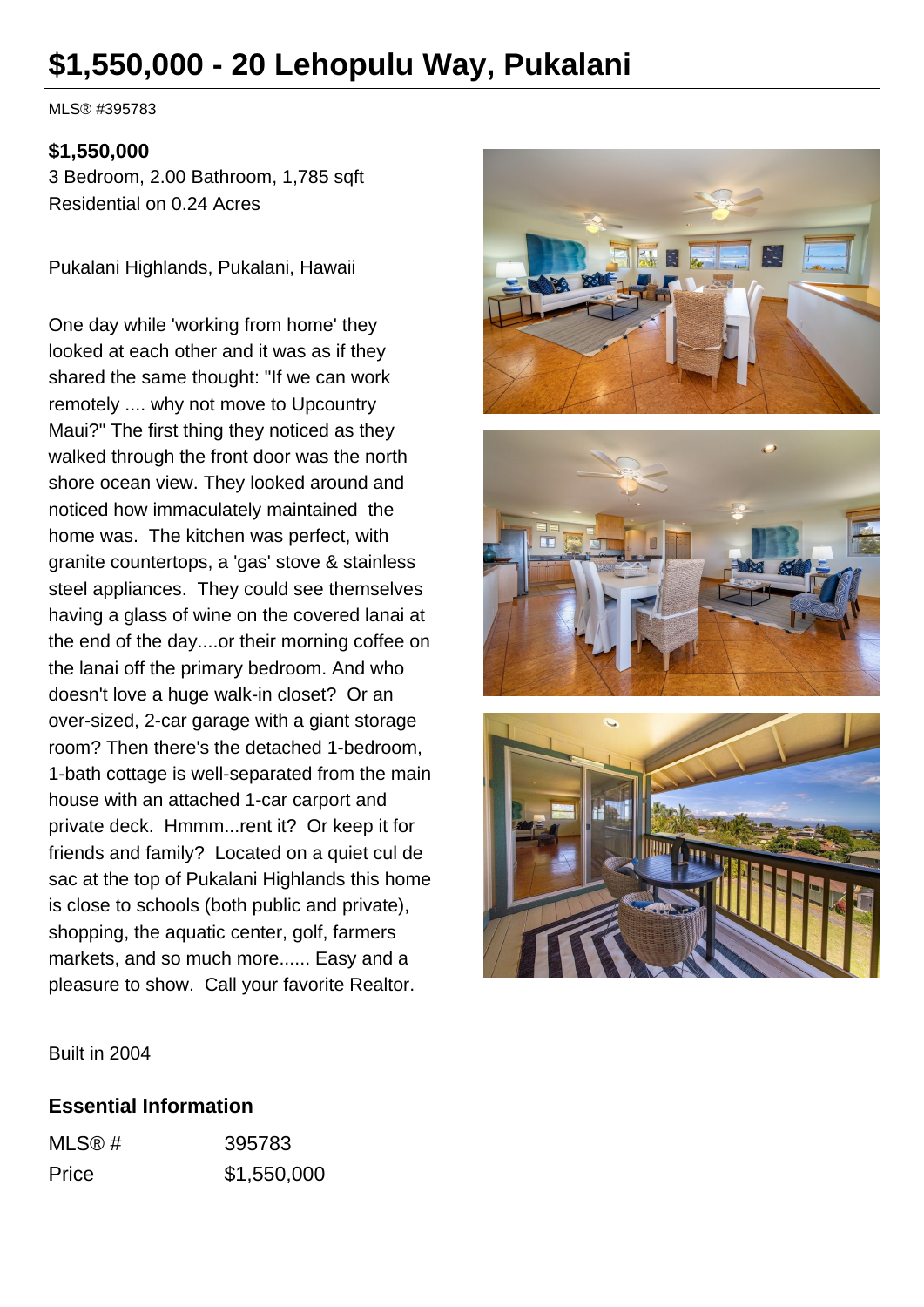| <b>Bedrooms</b>       | 3                         |
|-----------------------|---------------------------|
| <b>Bathrooms</b>      | 2.00                      |
| <b>Square Footage</b> | 1,785                     |
| <b>Land Tenure</b>    | Fee Simple                |
| Acres                 | 0.24                      |
| <b>Year Built</b>     | 2004                      |
| <b>Type</b>           | Residential               |
| Sub-Type              | SF w/Det Ohana or Cottage |
| <b>Style</b>          | 2 Story                   |
| <b>Status</b>         | Active                    |

# **Community Information**

| Address      | 20 Lehopulu Way    |
|--------------|--------------------|
| Area         | Pukalani           |
| Subdivision  | Pukalani Highlands |
| City         | Pukalani           |
| <b>State</b> | Hawaii             |
| Zip Code     | 96768              |

## **Amenities**

| <b>Utilities</b>      | County Water Meter Ins, Underground Electricity, Telephone, TV Cable |
|-----------------------|----------------------------------------------------------------------|
| <b>Features</b>       | Storage, Workshop, Lawn Sprinkler, Entry                             |
| <b>Parking Spaces</b> | 2                                                                    |
| View                  | Mountain/Ocean                                                       |
| Waterfront            | <b>None</b>                                                          |

# **Interior**

| Interior          | Carpet, Wood, Tile                                                     |  |  |
|-------------------|------------------------------------------------------------------------|--|--|
| Interior Features | Auto Garage Door Opener, Blinds, Ceiling Fan(s), Dishwasher, Disposal, |  |  |
|                   | Microwave, Range, Refrigerator, Smoke/Heat Detector, TV Cable,         |  |  |
|                   | Washing Machine, Dryer                                                 |  |  |

### **Exterior**

| <b>Exterior</b> | Wood                             |
|-----------------|----------------------------------|
| Lot Description | Gentle Slope, Steep Slope, Level |
| Roof            | Asphalt/Comp Shingle             |
| Construction    | Double Wall, Wood Frame          |
| Foundation      | Concrete Slab, Post and Pier     |

## **School Information**